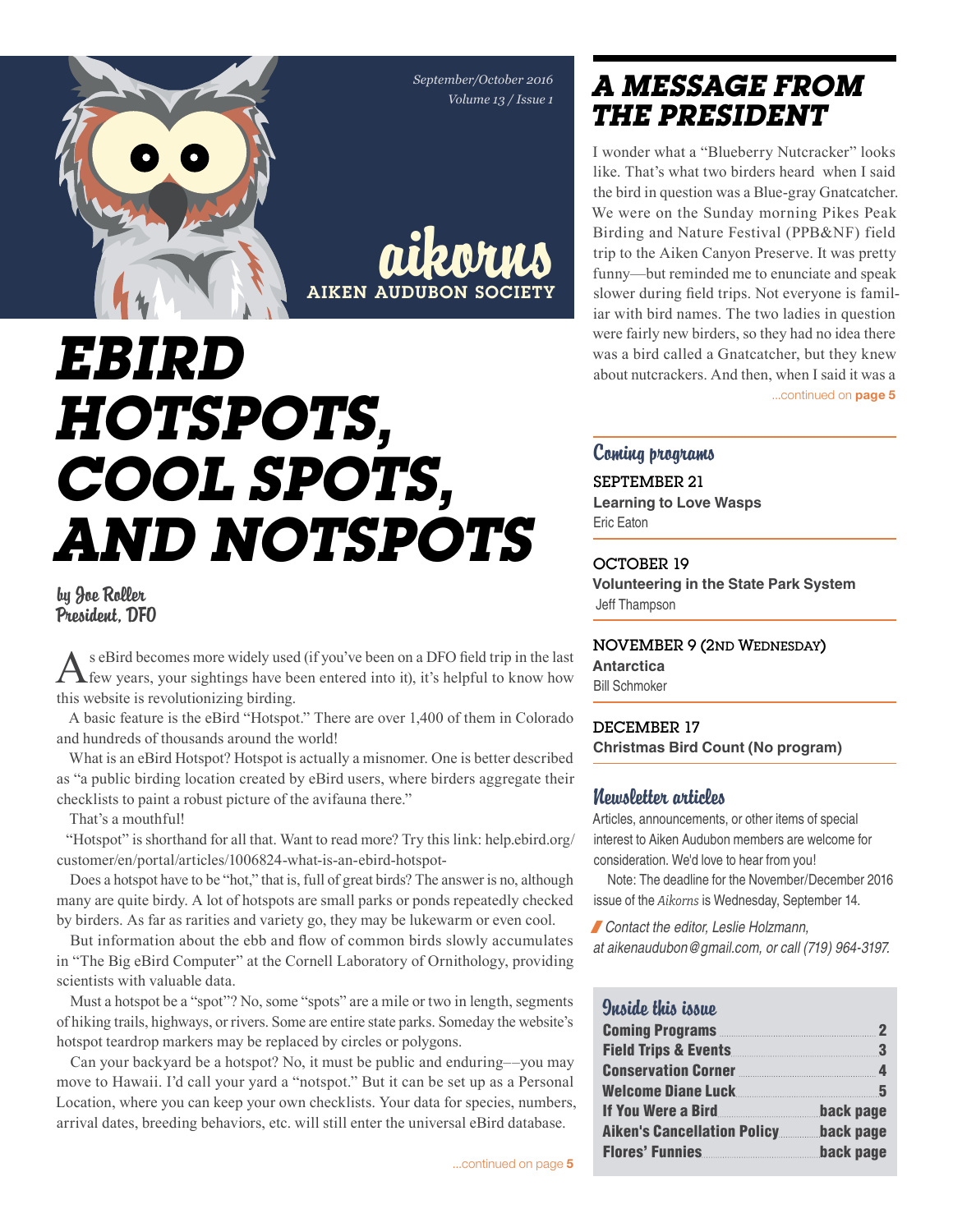## *September 21 / Eric Eaton Learning to love Wasps*

If you believe every social media meme, and your average pest control company, then you know bees are "good," and wasps are "bad," right? Nothing could be further from the truth. Wasps, both social and solitary, are of immense importance in pest control, pollination, and ethology (the study of animal behavior). So much so, in fact, that there are even insectaries dedicated to turning out tiny parasitic wasps for use in greenhouses and field crops. Meanwhile, there are wasps in your own yard and garden that go about fascinating lives that include nest architecture, and intricate predator-prey or parasite-host relationships. Learning to love wasps is easy once you free your mind from the stereotypes. Join us, and prepare to be amazed by the beauty and complexity of wasps.



PHOTO: ERIC EATON

Eric R. Eaton is principal author of the *Kaufman Field Guide to Insects of North America*. He has also been published in *Birds & Blooms*, *Ranger Rick*, *Missouri Conservationist*, *Orion*, and other popular journals. His fascination with all things "insect" is contagious.

### *October 19 / jeff Thompson volunteering in the state park system*



o you love beautiful scenery, getting fresh air, and that great feeling After a hard day's work? How would you like to meet friends, learn a new skill, and work together as part of a project team? Colorado Parks and Wildlife has a long and rich history of counting volunteers as valuable members of our team, with some being involved for over 20 years!

 Volunteers serve in a variety of roles including hosts, naturalists, wildlife transporters, trail workers, assisting CPW staff, and much, much more. One current need is for a volunteer to manage the volunteer program!

Come find out how your birding and nature skills and knowledge can be put to use, making a significant contribution to the stewardship of our public lands and resources.

Jeff Thompson is Resource Stewardship Program Coordinator for Colorado Parks and Wildlife. Coordination of the program involves managing the State Park stewardship planning process, which includes bird surveys, herptile surveys, noxious weed inventories, rare plant and wildlife surveys, threatened and endangered species compliance, statewide volunteer raptor monitoring program, and revegetation and restoration projects at parks. His areas of expertise include native plants, bird surveys and monitoring, noxious weeds, environmental policy, and interpretation.

Aiken Audubon programs are free and open to the public. They are held at the Colorado Parks and Wildlife building located at 4255 Sinton Road. Coffee and socializing is at 6:30 pm and programs begin at 7 pm. Please use the back entrance. *Note:* Sinton Road runs parallel to I-25 on the east side, between Garden of the Gods Road and Fillmore Street.

### Aiken Audubon Board Members

President Rise Foster-Bruder (719) 282-7877 Riserefb@comcast.net

> Vice President Frank Dodge (719) 549-0651

**SECRETARY** Debbie Barnes-Shankster (303) 947-0566 kfoopooh@yahoo.com

> Treasurer Bonnie Morgan compassrose360@ gmail.com

Program Chair Diane Luck luckdiane@gmail.com

Conservation Chair Linda Hodges hikerhodges@gmail.com

> PUBLICITY CHAIR Christine Bucher (719) 596-2916 baccab@aol.com

Education Chair Position Open

Field Trips Mel Goff melgoff@comcast.net

#### Aikorns Editor/Web

Leslie Holzmann (719) 964-3197 aikenaudubon@gmail.com

> **HOSPITALITY** Kathy Minch

(281) 435-6850 kathydaboo@gmail.com

CHRISTMAS COUNT Tyler Stuart (719) 661-9308 tylerhstuart@gmail.com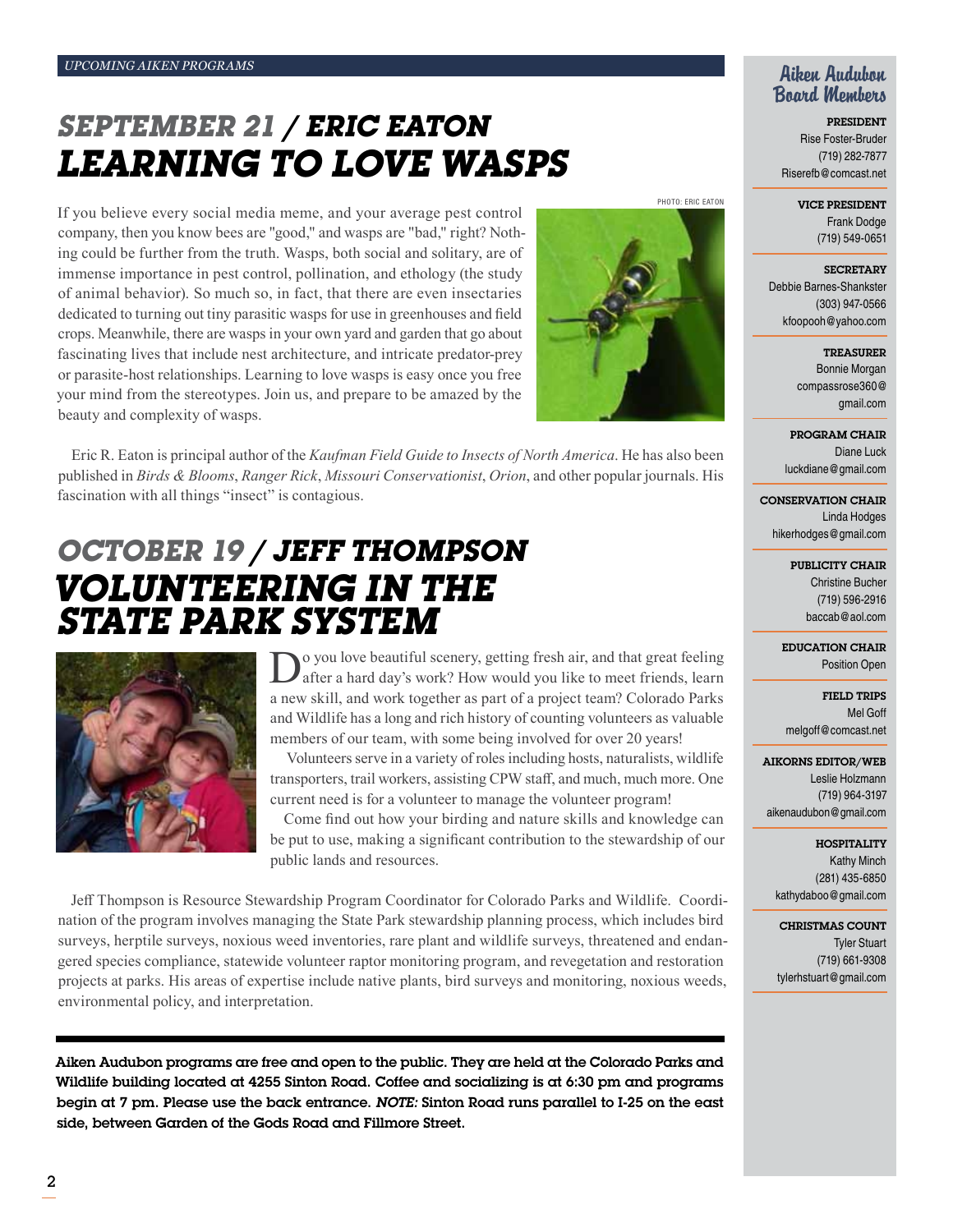### Aiken Audubon Field Trips & Events

Everyone is welcome on Aiken field trips, regardless of experience level or membership in Audubon. Contact trip leader for details and to let them know you are coming. Remember to pack your binoculars, scope (if you have one), field guide, water, snack or lunch, hat, rain gear, sun screen, bug spray, camera(?), and some gas money for the drivers. No dogs are allowed.

Note: In cases of extreme weather, trips may be cancelled. If this might be a possibility, please contact the trip leader an hour before the scheduled meeting time. To receive e-mailed reminders of upcoming field trips and notices of last-minute cancellations, send your name and e-mail address to AikenAudubon@gmail.com.

### *Saturday, September 10, 7 – 10:30 am Fountain Creek Nature Center Fall Bird Count*



Birding enthusiasts of all ages and abilities are invited to participate in a citizen service project counting species and populations in Fountain Creek Park. The count is sponsored by Fountain Creek Nature Center and is listed here for your information.The park requests a \$5 donation for bird seed. Reservations are appreciated: 520-6745.

### *Saturday, September, 17, 7:30 – 11 AM ASPEN VALLEY RANCH, Teller County*

Aspen Valley Ranch, donated to the Pikes Peak Community Foundation by Gordon Jackson, is a 300-acre private ranch on the southwest side of Woodland Park. Currently serving as a site for environmental education for students in Woodland Park School District, the ranch sometimes offers public programs focused on science, arts, practical living skills, and high-altitude gardening.

Besides the stunning backdrop of Pikes Peak, Aspen Valley Ranch hosts a forest of ponderosa and limber pine, Douglas-fir, Engelmann spruce, and aspen, a greenhouse, a small events facility, and even a small pond.

Possible birds include Clark's Nutcracker, Violet-green Swallow, Olive-sided Flycatcher, Plumbeous Vireo, Western Tanager, Red Crossbill, and Evening Grosbeak. This is a **moderate to strenuous**  trip; expect high-elevation hiking on dirt roads and trails, with some off-trail hiking.

There is e a limit of 12 participants. Carpool leaves from the Red Rocks Safeway parking lot (on west Colorado Ave.).

To sign up, contact Tyler Stuart at tylerhstuart@gmail.com.

More trips online! For the latest information on field trips and events: **www.AikenAudubon.com**

#### *Wednesday, September 21, 6:45 am Chico Basin Ranch*



Chico Basin Ranch, (fee area) is one of our most popular field trips each spring and fall. Join John Drummond for a chance to see both resident birds and fall migrants at this scenic working ranch that offers a variety of habitats in both El Paso and Pueblo counties.

There is a maximum limit of 16 participants in four vehicles. Meet at the Tejon Park & Ride lot at 6:45 am to carpool, or at the Hanover Fire Station at 7:30 am.

For questions and to register, contact John Drummond at jxdrummo@aol.com.

#### *Sunday, Ocotber 9, 7:30 – 11:30 am Kettle Creek Lakes*



Join trip leader Risë Foster-Bruder for this trip to the ponds at the south end of the Air Force Academy. Participants will have a chance to bird a variety of habitats within a relatively small area at the south end of the Air Force Academy. There are three lakes and a level trail along Kettle Creek. Sunrise is at 7:03 so it might be a bit nippy but we want to beat the fisher folk and see the early birds.

Meet in the parking lot. For more information, directions, and to sign up, contact Risë at riserefb@comcast.net or (719) 282-7877.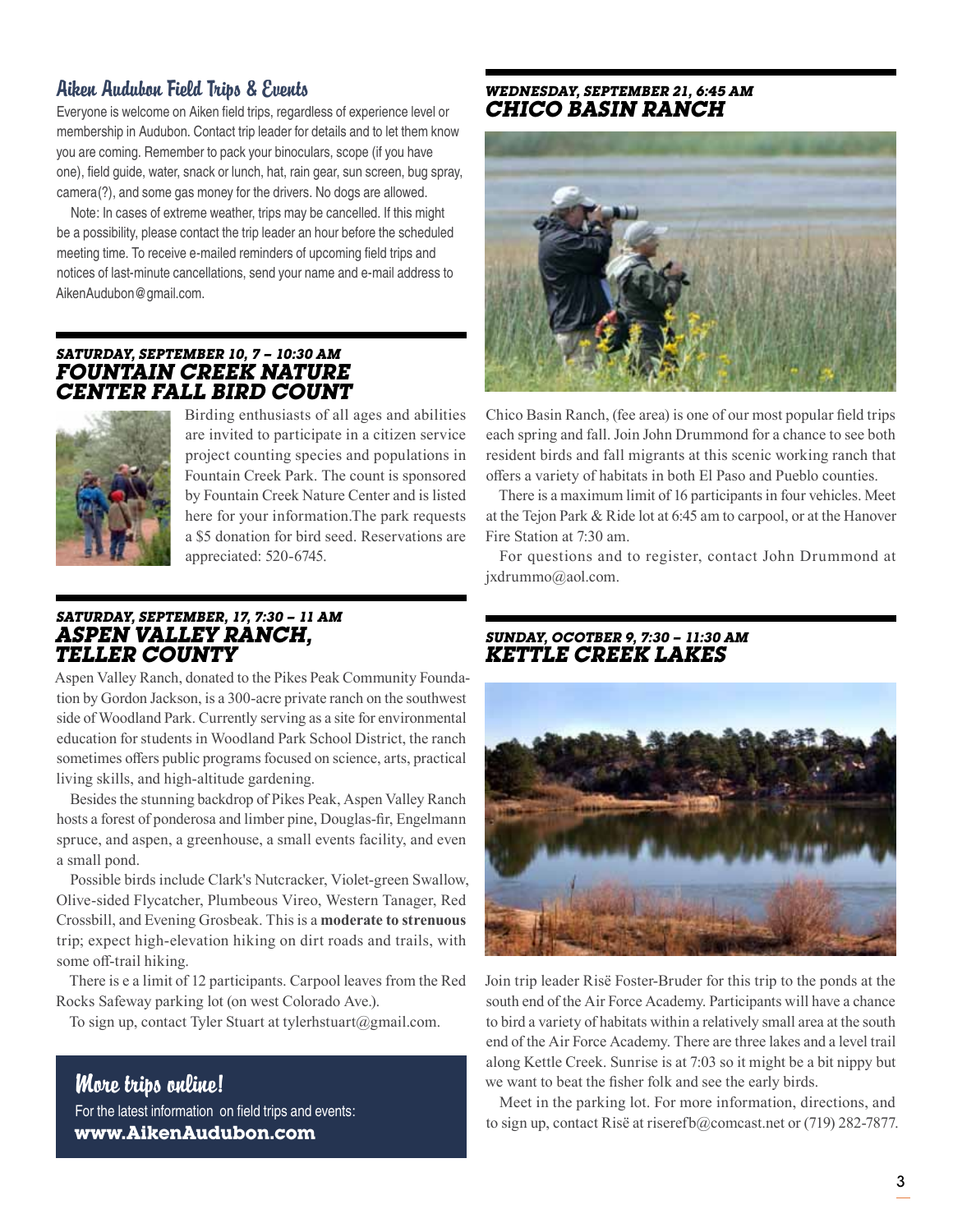### *Quarry Considered Near Aiken Canyon*

by Linda Hodges

Transit Mix Concrete has applied to mine 400 acres of the Hitch Rack Ranch, the property adjacent to, and north of, the Aiken Canyon Preserve. The Nature Conservancy (TNC), which leases Aiken Canyon, opposes the measure. Among the concerns are the "loss of species and habitat from removal of vegetation and topsoil, impacts of dust to plants, insects and small species, and disruption of migrating populations." According to TNC, the proposed quarry site is critical habitat of the Mexican Spotted Owl, which is currently listed as a threatened subspecies.

According to the *Gazette* article of August 1, the Colorado Department of Reclamation, Mining and Safety will rule on this in November. If approved, it would go to the El Paso County Board of County Commissioners for final permission. A public hearing is scheduled for early September. Aiken Audubon is still gathering information on this proposal.

/*For questions or comments, email DMG\_web@state.co.us*

### *Centennial Blvd Extension / Sondermann Park*

The expansion plans continue to evolve on this proposed 4-lane highway that will cut through a corner of Sondermann Park. On a recent field trip, interested citizens were shown how close the road/bike lane would come to the creek. It is much closer than expected—maybe 15 feet. There is concern as to how this would affect Mesa Creek and the wildlife that resides or migrates through the area. The city's claim is that there have been no threatened species reported in the area. Regarding stormwater runoff, they plan to dig two retention ponds. In or around 2001, the Pikes Peak Chapter of the Sierra Club took a position against the extension, as they felt it would negatively impact the environment; however, the route has been altered, and they're taking another look at it. We continue to gather input on this issue, and will determine whether or not to take an official position in the near future.

### *To get involved:*

- For project e-newsletters and latest project information, email Gigi@bachmanpr.com.
- Direct comments to CentennialExtensionInfo@springsgov.com or Lisa@bachmanpr.com.

### *Further Protection for Gunnison Sage Grouse*

The Bureau of Land Management (BLM) recently released its Gunnison Sage-Grouse Rangewide Draft Resource Management Plan Amendment and Draft Environmental Impact Statement. There will be a 90-day public comment period, ending November 12, 2016.

According to the Associated Press, the BLM has proposed various conservation restrictions on practices including energy development, roads and grazing. The BLM states that it aims to "create a single, consistent strategy for managing public lands across the range of the species."

To review the documents, go to www.bit.ly/gunnison\_sage-grouse. To comment, visit http://www.blm.gov/co/st/en/BLM\_Information/newsroom/2016/blm\_seeks\_comments2. html, and note the caveat regarding potential sharing of your personal information.

### *Update: Kiowa Creek Sanctuary*

### by Linda Hodges

This Black Forest 1500-acre property, owned by the National Audubon Society but currently leased to Cornerstone Meats, opted to clear-cut a swath of old-growth forest (approx. 200' wide by .1 mile long) this summer as part of a fire break effort. Kiowa Creek was formerly overseen by Aiken members Jeannie and Ron Mitchell for a number of years, and was a special location for members to gather and bird. Concern by area residents and Aiken members caused the lessee, Cornerstone Meats, to re-think its strategies for the remaining acreage (200' by .9 mile). In a meeting with the lessee (Audubon Rockies declined to attend, but defended its actions), the Colorado State Forest Service, Black Forest Together, Judy von Ahlefeldt (forest ecologist) and I explored alternative methods of fire mitigation with the lessee, as well as requesting that the logging occur outside the nesting season. We hope to work with Audubon Rockies as to how to best handle the controversial logging.

*For more information on*  National Audubon issues and actions, go to the Audubon Action Center, audubonaction@audubon.org.

### *Join the Conservation Action Team*

Are you interested in learning about regional conservation issues? Might you be willing to send off an email to a legislator to protect a property or a species that you care about? Aiken Audubon is looking to put together a list of folks who could be contacted for issues of import. No commitment required. If this sparks an interest, please contact Linda Hodges at (719) 635.5551 or hikerhodges@gmail.com.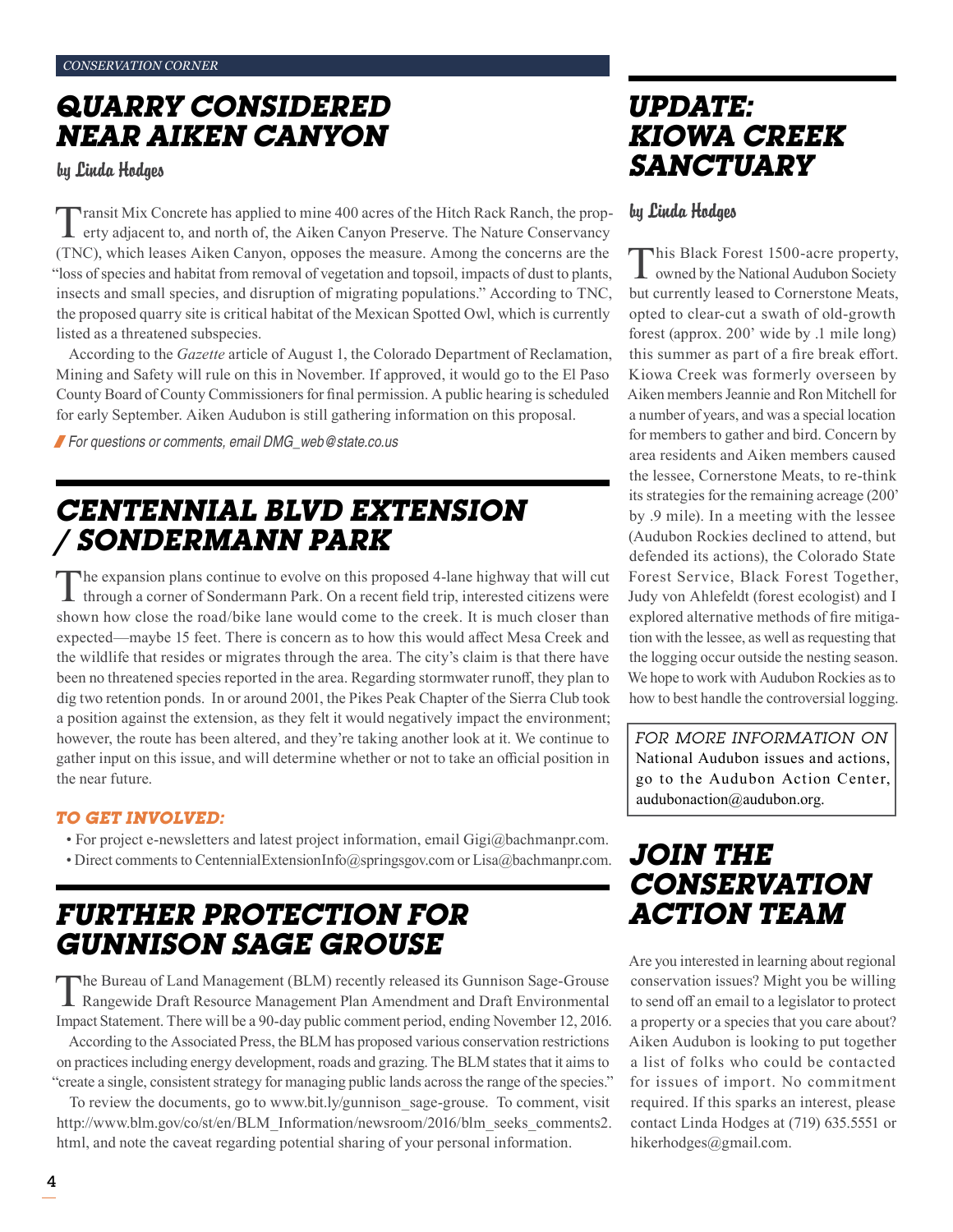#### Hotspots... continued from front page

Must there be safe, public parking? Yes. Roadside parking is OK if it is safe.

Can any eBirder suggest a new hotspot? Yes, just click the small box that appears on each eBird checklist. Each suggestion is reviewed to be sure it fits the definition and is not a duplicate. For example, don't suggest "Chatfield SP" as a new hotspot. There are a few there already.

It's best if you use eBird for a few months and get a feel for hotspots before suggesting your own. There are over 1,400 hotspots just in Colorado and hundreds of thousands around the world! Get out there and explore them!

Some hotspots have data from thousands of birding visits. For example the eBird hotspot for Cherry Creek SP has data for 322 bird species on 3,600 checklists!

At the other extreme, a new hotspot named "Mitchell Gulch trail" has only one checklist and six species so far. Over time, birders' data will accumulate.

Where are hotspots near me? First, go to the map showing all hotspots on earth: ebird.org/ebird/hotspots:



In the oval bubble in the upper right corner, type "Colorado." The map is a blur, but as you zoom down to your favorite county, individual hotspots appear as distinct little teardrops. There are enough teardrops to soak all the hankies at a big wedding.

Click on a teardrop such as the bright red teardrop for Cherry Creek SP. A lot of information pops up––the number of bird species seen there over years, the number of checklists for the park, highest numbers of individuals, bar graphs, field notes from recent visits, and more.

You can click on any eBird Hotspot to see what has been recorded there recently or what was seen in a particular month in the past. Try it out!

Not on the eBird bandwagon yet? Here's how to join and submit your first checklist: help.ebird.org/customer/en/portal/

articles/1972661-how-do-i-enter-sightings-in-ebird-?b\_id=1928. You'll be an "eBirder"!

While some eBird Hotspots are "hotter" than others, they are all incredibly "cool," in that they allow us to share our bird observations at common locations.

The sightings from our birding hobby are now going into a powerful and permanent research database used by ornithologists all over the world. That's hot!

/*From "eBird Hotspots, Cool Spots, and Notspots" by Joe Roller, 2016. The Lark Bunting 52(4):2-3. ©2016 by Denver Field Ornithologists. Reprinted with permission.*

### *Welcome our new Program Chair, Diane Luck!*



Diane Luck began her interest in bird watching when a friend asked her to join a Peruvian Amazon tour in 2000, hence she claims Hoatzin as the first bird on her life list. Since then, she has birded in 30 countries and is hoping to visit many more. Certified by the North American Banding Council as a bird bander, she volunteers for the Bird Conservancy of the Rockies at Chico Basin Ranch. During the summer Diane bands breeding birds in

the Manitou Experimental Forest as part of the nation wide MAPS (Monitoring Avian Productivity and Survivorship) Program.

#### President's Message, continued from front page

"Blueberry" something or other, they thought I was completely crazy. But then, aren't all birders a little crazy?

On behalf of the 2016 PPB&NF Committee, I would like to thank the many Aiken Audubon Society folks for their time and efforts to make the 2016 festival a success. Many of you attended or assisted a field trip, went to a workshop or the keynote, or volunteered pre-festival. The event would not happen without you and you are greatly appreciated.

Aiken Audubon also financially sponsored the festival the past two years. This crucial support helps the festival be a financial success. Planning has already begun for the 2017 event.

Welcome to another "year" of engaging programs. Diane Luck, our new programs chairperson, has already started looking for great programs. I look forward to seeing you at the next meeting.

> Risë Foster-Bruder **President, Aiken Audubon Society**